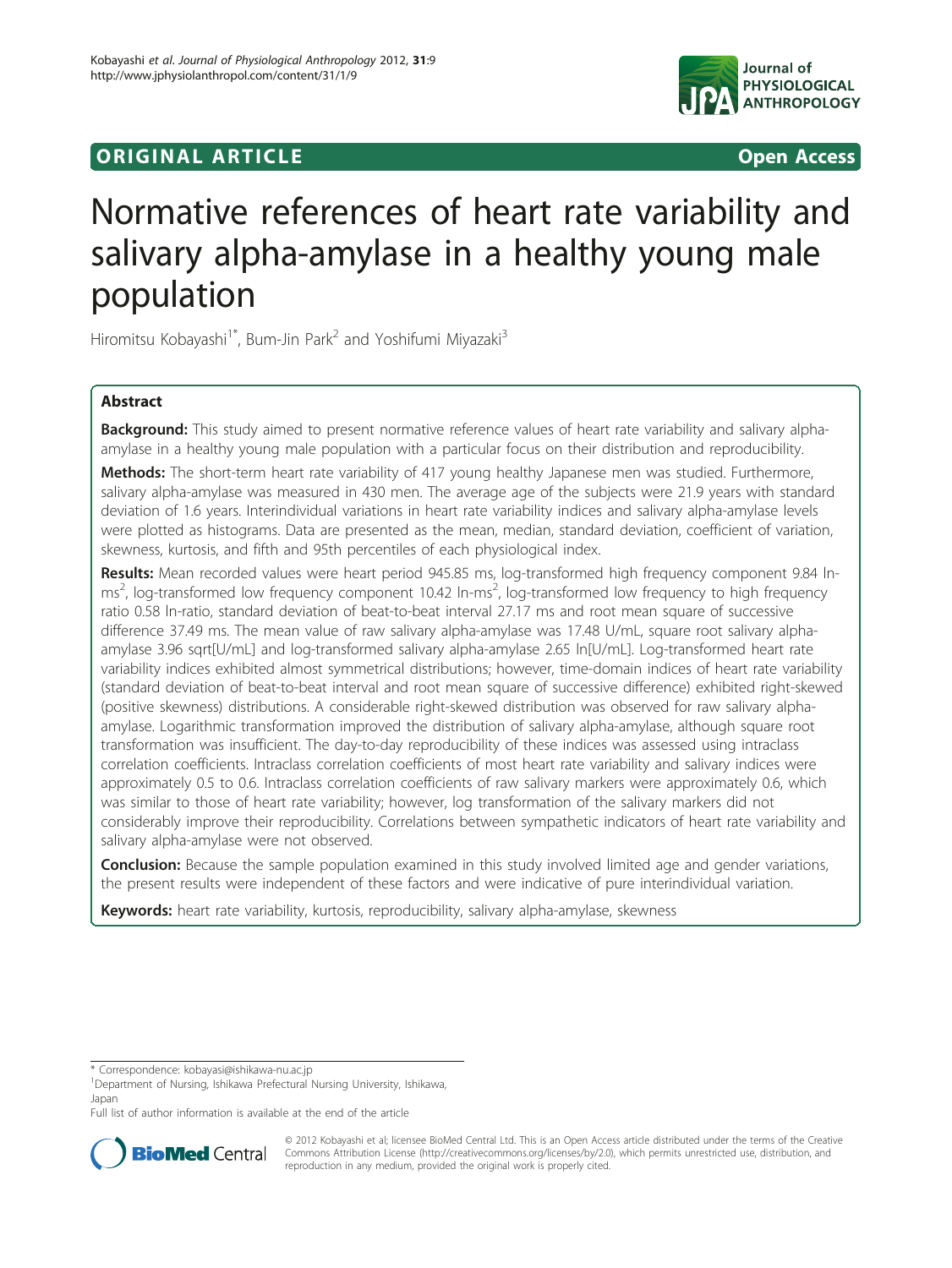# Background

Heart rate variability (HRV) has been extensively studied as an index of human autonomic nervous function. Low frequency (LF) and high frequency (HF) components of HRV are considered markers of sympathetic and parasympathetic nervous activities, respectively [[1\]](#page-6-0). A relationship between HRV and autonomic functions has been established by several studies [[2-4](#page-6-0)].

HRV measurements can be divided into two methods: long-term and short-term measurements. In long-term HRV measurements, heart rate is typically continuously recorded for 12 to 24 hours. Because it is a nonrestrained recording, subjects can continue their routine life during the measurement. Therefore, larger populations are relatively easy to evaluate in long-term HRV measurements, and some studies performed measurements in sample sizes of 1,000 individuals [[5-7](#page-6-0)]. In contrast, 2- to 5-minute recordings are commonly used to measure short-term HRV [[1](#page-6-0)]. In ambulatory measurements, a participant's body movements, utterances or other behaviors affect HRV. In particular, changes in posture and breathing can distinctly influence HRV [[8,9](#page-6-0)], decreasing the reliability of long-term HRV measurements [[10](#page-6-0)]. In short-term measurements, these artifacts are controllable. However, the sample size tends to be smaller in short-term HRV measurements because these measurements are typically performed in laboratory settings.

In recent years, salivary alpha-amylase (sAA) has attracted attention as a biomarker of sympathetic nervous activity [\[11](#page-6-0)]. Amylase is an enzyme related to carbohydrate digestion, and its secretion is controlled by the sympathetic-adrenal medullary system. Similar to HRV measurements, sAA can be measured non-invasively. Recent developments in the devices for monitoring sAA have extended the application of this measurement into various fields of human science.

The results of HRV and sAA measurements indicate significant individual variations. Because of these variations, these physiological measurements often produce unclear results. Therefore, understanding individual variations in these physiological indices is necessary for appropriate interpretation of human autonomic nervous function. This study aimed to elucidate normative reference values of HRV and sAA in a healthy young male population with a special focus on their distribution and day-to-day reproducibility.

#### Methods

## Participants

The study consisted of 456 Japanese male students aged 20 to 29 years old (mean,  $21.9 \pm 1.6$  years). Height was in the range of 158 to 182 cm (mean  $172.1 \pm 5.6$  cm) and weight was between 53 and 82 kg (mean  $64.5 \pm 9.3$ kg). All participants were non-smokers, and alcohol intake on the day before the measurement was forbidden.

The study was conducted under the regulations of the Institutional Ethical Committee of the Forestry and Forest Products Research Institute and Center for Environment, Health and Field Sciences, Chiba University, Japan. The aim and procedure of the experiment were explained to the participants, and written informed consent was obtained.

Measurements were performed in the morning before breakfast (6:30 to 7:30 a.m.). Each participant rested for 1 minute in a sitting position, and beat-to-beat intervals during spontaneous breathing were recorded for the next 2 minutes. The measurement was repeated using the same procedure one day after the first measurement to confirm intra-individual reproducibility. We measured HRV and sAA in 456 individuals; however, because of failed measurements, only 417 and 430 subjects were included in HRV and sAA analyses, respectively.

#### Heart rate variability measurements

Beat-to-beat heart rate was recorded with 1-ms resolution using portable heart rate monitors (AC301; GMS, Japan). Beat detection errors or any ectopic beats were corrected or excluded from the analysis. The heart period (HP), standard deviation of normal-to-normal intervals (SDNNs) and root mean square of successive differences (rMSSDs) were calculated from the 2-minute recordings.

Spectral analysis was performed by the maximum entropy method (MEM), and autoregressive coefficients were estimated using the Burg algorithm. A fixed autoregressive model order (12th) was used for the spectral analyses according to previous studies [[12,13](#page-6-0)]. The power spectrum was calculated from 0.01 to 0.40 Hz with 0.01-Hz frequency resolution. HF and LF components were calculated through integration of the power spectra of 0.15 to 0.40 Hz and 0.04 to 0.15 Hz, respectively. HF, LF and the LF to HF ratio were then converted into natural logarithms (lnHF, lnLF, and ln[LF/ HF]).

#### Salivary alpha-amylase measurement

sAA was measured using a hand-held amylase monitor  $(\alpha$ -AMY; YAMAHA, Japan). This device quantifies sAA activity based on a dry chemical system. The effects of environmental temperature and pH on individual samples were automatically adjusted to reflect the effects of 37°C and pH 6.5. The accuracy of the amylase monitor has been validated previously [\[14](#page-6-0)]. Saliva samples from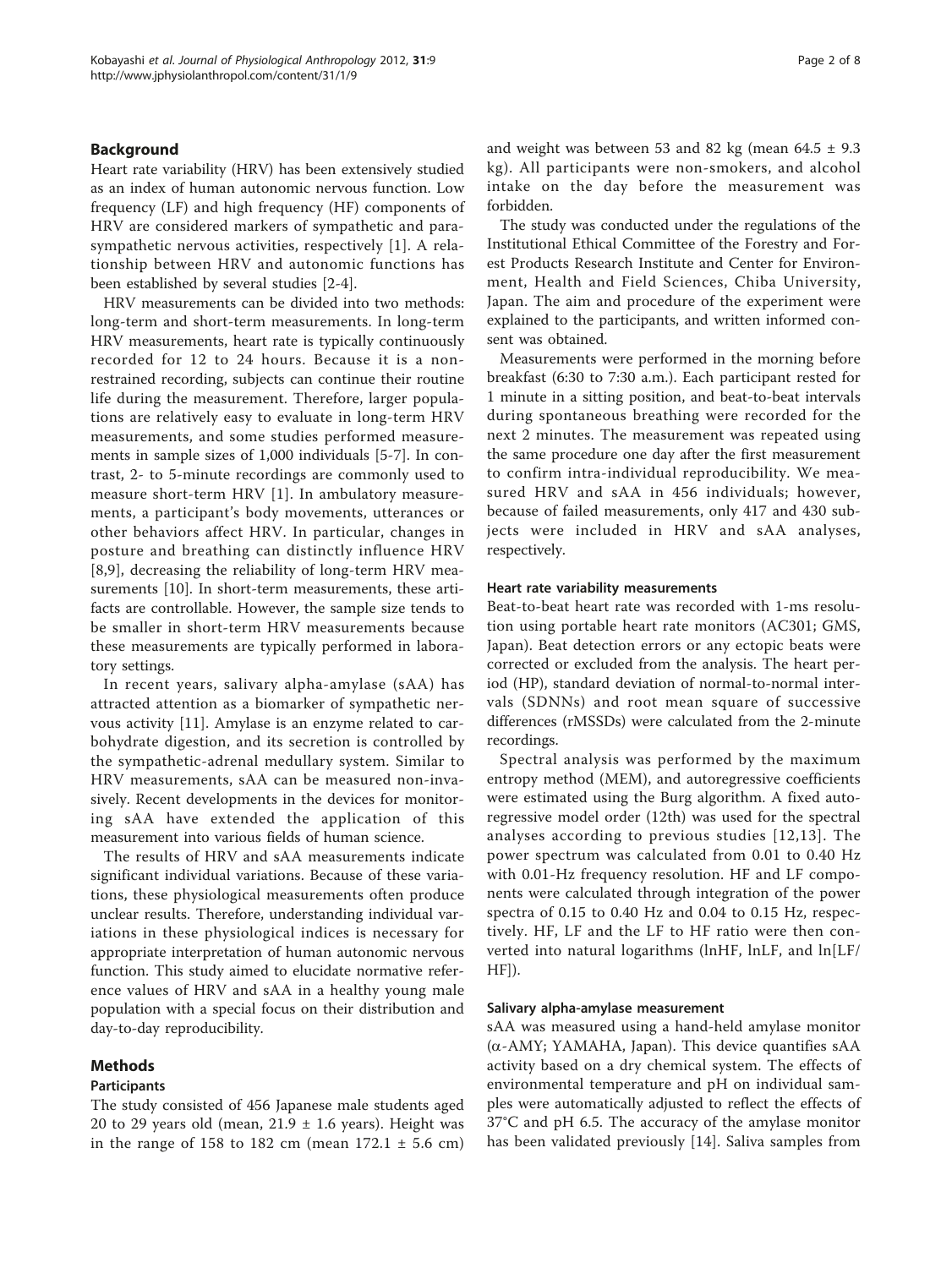each individual were collected using a test strap. The time required for saliva collection using the strap was 2 minutes. The collected samples were immediately analyzed, and analysis was completed within a minute for each sample.

## Statistical analysis

The average of the results from the two experimental days was used for analysis of distribution characteristics. The mean, median, SD, coefficient of variation (CV; SD/ mean), skewness (a measure of symmetry), kurtosis (a measure of peakedness) and fifth and 95th percentiles of the physiological indices were calculated.

Intraclass correlation coefficients (ICCs) were calculated from the results of two repeated measurements as an index of intra-individual reproducibility. Strictly speaking, ICC used in this study was ICC (1, 1) according to the classification by Shrout and Fleiss [\[15\]](#page-6-0).

# Results

The histograms of interindividual variations in HP and log-transformed HRV indices are shown in Figure 1. HP and log-transformed HRV indices exhibited symmetrical

distributions; however, positive kurtosis (a slightly peaked curve) was observed for the distribution of ln (LF/HF) compared with the normal distribution. Regarding time-domain indices (SDNN and rMSSD), their skewness and kurtoses were high, and their distributions were considerably different from the normal distribution.

The mean, median, SD, CV, skewness, kurtosis and 5th and 95th percentiles of HRV indices are presented in Table [1.](#page-3-0) Interindividual variations (CVs) in the logtransformed HRV indices (lnHF and lnLF) were 7% to 9%; however, the time-domain indices (SDNN and rMSSD) exhibited high variabilities of 43% to 44%.

Histograms of interindividual variations in raw and numerically transformed sAA values are shown in Figure [2](#page-3-0). Extremely skewed distributions were observed for raw sAA values; square root and logarithmic transformations improved the skewness. The distribution characteristics of sAA are summarized in Table [2](#page-4-0). Raw sAA values exhibited a large interindividual variation of approximately 67%, and square root and natural logarithmic transformations diminished this variation to approximately 20% to 30%. Numerical transformations

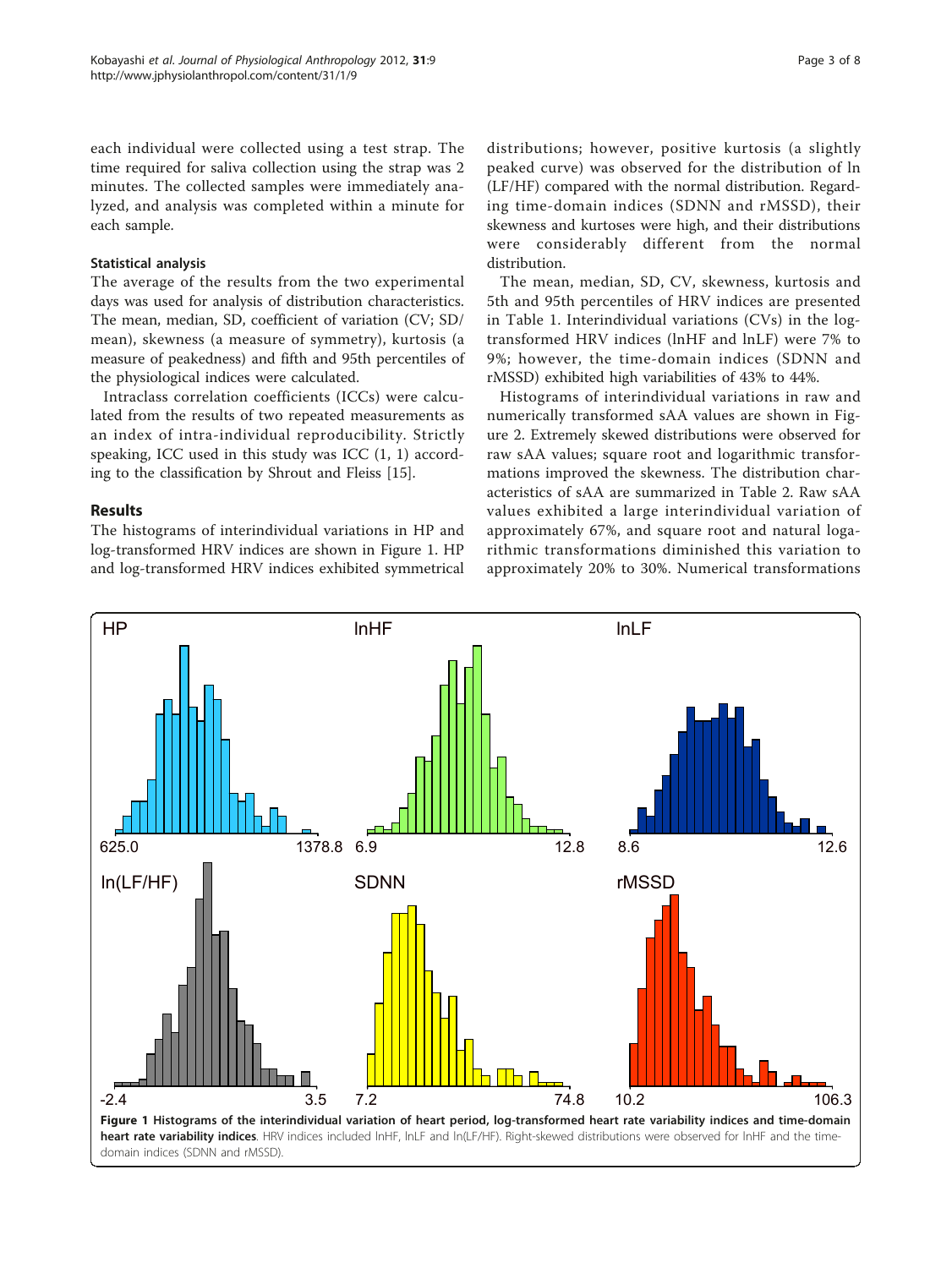<span id="page-3-0"></span>Table 1 Distribution characteristics of heart rate variability indices

|                                 | Heart period<br>(ms) | <b>InHF</b><br>$(ln-ms^2)$ | <b>InLF</b><br>$(ln-ms^2)$ | In(LF/HF)<br>(In-ratio) | <b>SDNN</b><br>(ms) | rMSSD<br>(ms) |
|---------------------------------|----------------------|----------------------------|----------------------------|-------------------------|---------------------|---------------|
| n                               | 417                  | 417                        | 417                        | 417                     | 417                 | 417           |
| mean                            | 945.85               | 9.84                       | 10.42                      | 0.58                    | 27.17               | 37.49         |
| median                          | 938.86               | 9.89                       | 10.42                      | 0.56                    | 25.09               | 34.76         |
| Standard deviation <sup>a</sup> | 126.98               | 0.92                       | 0.73                       | 0.92                    | 11.78               | 16.54         |
| Coefficient of variation (%)    | 13.42                | 9.35                       | 7.01                       | $_b$                    | 43.36               | 44.12         |
| Skewness                        | 0.38                 | 0.01                       | 0.11                       | 0.19                    | 1.22                | 1.24          |
| Kurtosis                        | 0.26                 | 0.32                       | $-0.21$                    | 0.71                    | 1.91                | 2.04          |
| Fifth percentile                | 748.53               | 8.39                       | 9.24                       | $-0.90$                 | 12.4                | 16.98         |
| 95 <sup>th</sup> percentile     | 1171.68              | 11.37                      | 11.58                      | 2.12                    | 50.99               | 69.95         |

HF: high frequency component; LF: low frequency component; rMSSD: root mean square of successive differences; SDNN: standard deviation of normal-to-normal intervals. Skewness is a measure of symmetry of distribution. Negative or positive skewness is indicated when the left or right tail of the histogram is longer, respectively. The skewness of a normally distributed data set is zero. Kurtosis is a measure of whether the distribution curve is peaked (positive) or flat (negative) relative to the normal distribution. The kurtosis of a normally distributed data set is zero. <sup>a</sup>Standard deviation of interindividual variation; <sup>b</sup>the coefficient of variation of ln(LF/HF) was not calculated because it was occasionally negative.

also improved skewness and kurtosis; however, logarithmic transformation produced a better result (approximately equivalent to normal distribution), and square root transformation appeared insufficient.

The day-to-day reproducibility (ICCs) of HRV and salivary biomarker measurements are shown in Table [3](#page-4-0). The ICC of HP was 0.67, whereas that of most HRV indices was approximately 0.5 to 0.6. Similar to the results for HRV, ICCs of raw and transformed sAA values were approximately 0.6. In contrast with skewness and kurtosis, the reproducibility of sAA measurements was not considerably improved by numerical transformations.

Correlations between sympathetic indicators of HRV and log-transformed sAA measurements are presented in Figure [3.](#page-5-0) We analyzed 405 participants for whom HRV and sAA were successfully measured. Neither lnLF nor ln(LF/HF) correlated with log-transformed sAA values.

#### **Discussion**

#### Distribution characteristics of heart rate variability

Some measurements of short-term HRV in large populations have been reported; however, only a few studies focused on the interindividual distribution of these measurements. The study by Kuo *et al.* [[7\]](#page-6-0) is one of the few studies that reported the distribution characteristics of HRV through histograms. In addition, they demonstrated that time-domain indices exhibited similar skewed distributions; our results were consistent with these findings. In our results, positive skewness was observed in the distributions of all indices. In contrast, Kuo et al. [[7\]](#page-6-0) reported slight negative skewness in lnHF and lnLF of Taiwanese men and women aged 40 to 79 years old. The difference in this distribution might be attributed to the differences in the age and sex of the sample populations.

Many studies reported that HRV is influenced by age and sex. Both HF and LF components decrease with

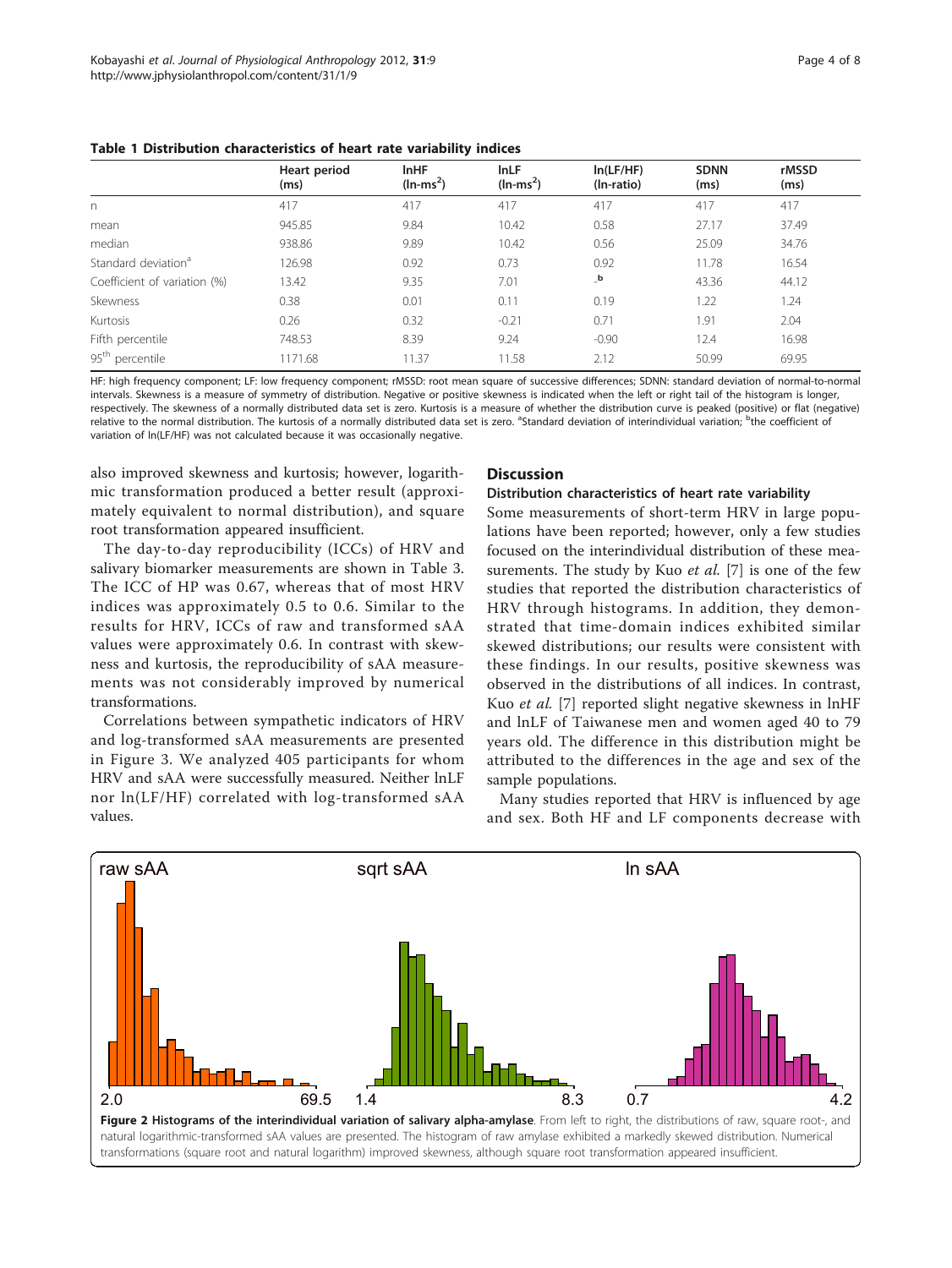|                                | Raw sAA | <b>Transformed sAA</b>       |                           |  |
|--------------------------------|---------|------------------------------|---------------------------|--|
|                                | (U/mL)  | Square root<br>(sqrt [U/mL]) | Natural log<br>(ln[U/mL]) |  |
| n                              | 430     | 430                          | 430                       |  |
| Mean                           | 17.48   | 3.96                         | 2.65                      |  |
| Median                         | 13.00   | 3.60                         | 2.55                      |  |
| Standard deviation             | 11.70   | 1.21                         | 0.57                      |  |
| Coefficient of variation (%)   | 66.94   | 30.56                        | 21.51                     |  |
| Skewness                       | 1.79    | 1.11                         | 0.31                      |  |
| Kurtosis                       | 3.27    | 1.01                         | 0.16                      |  |
| Fifth percentile               | 6.50    | 2.48                         | 1.79                      |  |
| 95 <sup>th</sup><br>percentile | 43.75   | 6.06                         | 3.71                      |  |

<span id="page-4-0"></span>Table 2 Distribution characteristics of raw and numerically transformed salivary alpha-amylase values

age, and men have relatively higher sympathetic predominance than women [[7,16](#page-6-0)]. The effect of age and sex cannot be examined in our results because this study only examined healthy young men aged 20 to 29 years old.

The distributions of time-domain indices (SDNN and rMSSD) were far from normal. Compared with those in log-transformed HRV, interindividual variations in these indices were also extremely high. Therefore, when analyzing these indices, employing non-parametric tests or performing logarithmic transformation of the spectral components of HRV appears to be necessary.

#### Distribution characteristics of salivary alpha-amylase

Salivary biomarkers such as amylase or cortisol can exhibit skewness in their distributions. Therefore, these values are often analyzed after logarithmic transformation. Gordis et al. [[17](#page-6-0)] reported that the skewness for cortisol was greater than that for sAA. In according with their result, some researchers performed logarithmic transformation for cortisol and square root transformation for amylase [[18,19](#page-6-0)]. In our results, the distribution curve of amylase exhibited considerable skewness. Both square root and logarithmic transformations improved the skewness of sAA; however, better

results were obtained with logarithmic transformation. Square root transformation appeared insufficient.

The study by Gordis et al. [[17\]](#page-6-0) was conducted on children, whereas the present study was conducted on young men. The difference in age of the two sample populations might explain the different distributions of sAA. Further investigations are expected on the distribution of the salivary biomarker.

# Limitations for the reference values of heart rate variability and salivary alpha-amylase

The present results on HRV were calculated by MEM and thus the results are not comparable with other results calculated by fast Fourier transformation. However, the dimensionless indices such as CV, skewness and kurtosis of the distribution might be comparable with other results even if they were calculated by fast Fourier transformation.

HRV was measured during spontaneous breathing, and paced breathing was not applied in this study. Previous studies [[12](#page-6-0),[20](#page-6-0)-[22\]](#page-6-0) reported that the LF component is decreased by paced breathing. Thus, lower LF values will be expected in the results measured during paced breathing compared with the results of this study. Paced breathing may also affect the interindividual distribution of HRV. However, a previous study reported that the effect of paced breathing on interindividual variations in the spectral components of HRV was negligible [[22](#page-6-0)].

The presented values of sAA were small compared with the values reported by other studies. sAA represents apparent diurnal changes because its levels are lower in the early morning [[23](#page-6-0),[24\]](#page-6-0). Raw (non-numeric transformed) sAA levels in the afternoon have been reported to be two- to three-fold higher than those in the early morning. sAA measurements of this study were performed in the early morning before breakfast. Thus, the difference is partly attributed to the time of sAA measurement. It is critical to note the time of day that sAA was measured when quantitatively examining the sAA values of different studies.

| Table 3 Day-to-day reproducibility of heart rate variability and salivary alpha-amylase |  |  |  |  |  |
|-----------------------------------------------------------------------------------------|--|--|--|--|--|
|-----------------------------------------------------------------------------------------|--|--|--|--|--|

|                                            | n   | Intraclass correlation coefficients |
|--------------------------------------------|-----|-------------------------------------|
| Heart period                               | 417 | 0.67                                |
| InHF                                       | 417 | 0.59                                |
| InLF                                       | 417 | 0.50                                |
| ln(LF/HF)                                  | 417 | 0.54                                |
| SD of normal-to-normal intervals           | 417 | 0.56                                |
| Root mean square of successive differences | 417 | 0.58                                |
| Raw sAA                                    | 430 | 0.56                                |
| Square root transformed sAA                | 430 | 0.61                                |
| Natural log-transformed sAA                | 430 | 0.60                                |

HF: high frequency component; LF: low frequency component; sAA: salivary alpha-amylase.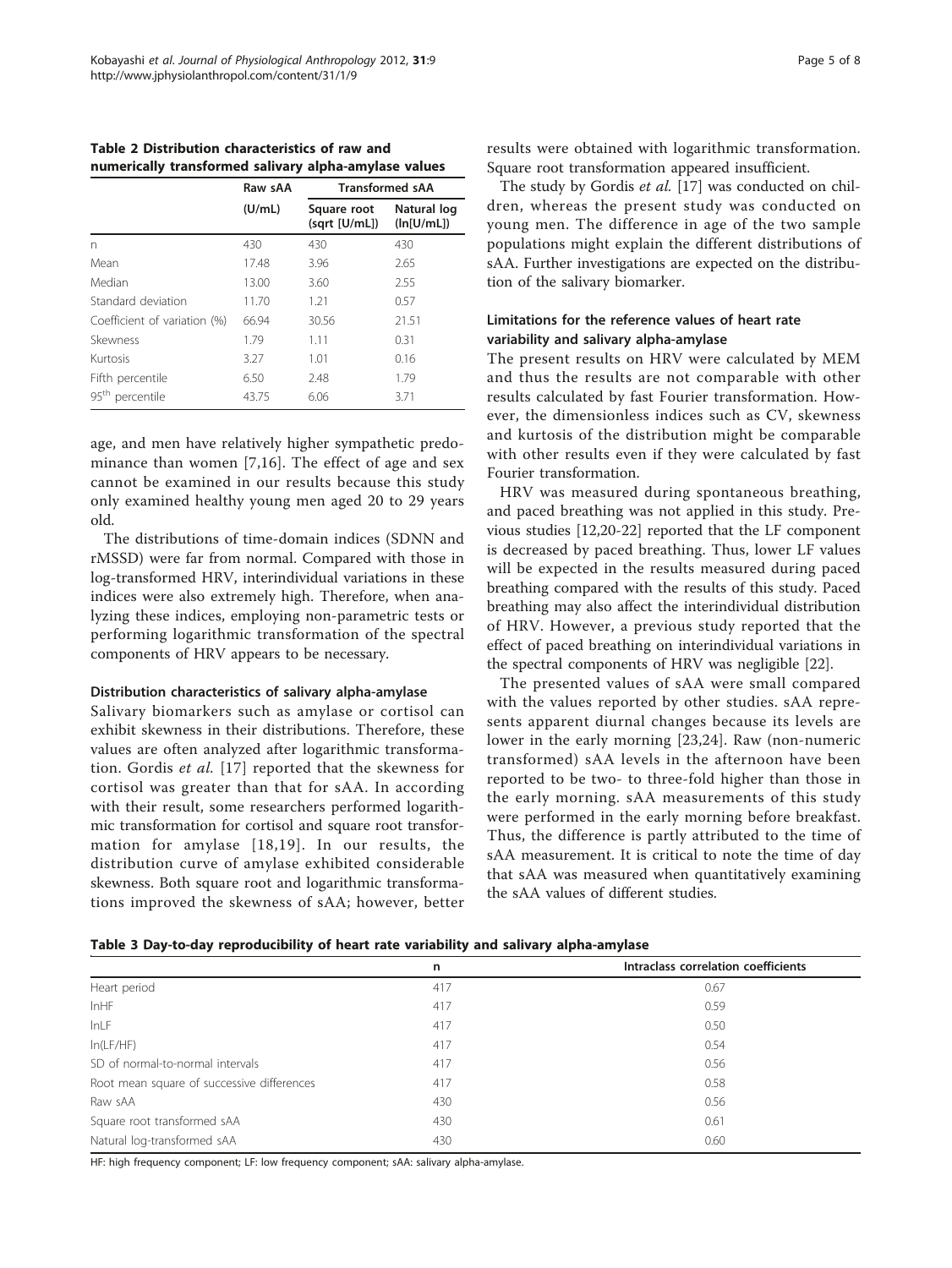<span id="page-5-0"></span>

In this study, sAA was measured using a hand-held amylase monitor, and the saliva samples were analyzed immediately after saliva collection. Conversely, in most previous studies on sAA [[25-28\]](#page-6-0), collected saliva was frozen and stored before biochemical analysis. This difference in the measurement procedure might affect the results of sAA measurement, although it has been reported that freezing and thawing does not significantly affect sAA [[18\]](#page-6-0). Further study on the effect of the device and procedure of sAA measurement is needed.

# Reproducibility of heart rate variability and salivary alpha-amylase measurements

One of the features of this study was the use of repeated measurements on different days. This permitted the analysis of the reproducibility of each HRV and salivary index. The present study appears to be the largest data set used to examine the reproducibility of short-term HRV measurements. The reproducibility (ICCs) of HRV measurements obtained in this study was slightly lower than that obtained in previous studies [\[12,20,21\]](#page-6-0). This may have resulted from the small age variation among the participants of this study. As mentioned previously, HRV is affected by age and thus interindividual variation in HRV decreases when age variation is narrow. A study of HRV in Japanese men aged 20 to 61 years old reported 14% to 16% interindividual variations in lnHF and lnLF [[29\]](#page-6-0); conversely, the variations were 7% to 9% in this study. Roughly interpreted, ICC is the ratio of interindividual variation to total variation; therefore,

ICC tends to be low when the interindividual variation is low [\[30\]](#page-6-0).

Compared with that of HRV, the day-to-day reproducibility of sAA is not well known. Very high reproducibility (ICC = 0.92) of sAA measured using a hand-held monitor was recently reported by Aoyagi *et al.* [[31\]](#page-6-0). However, sAA measurements were consecutively repeated in that study and thus did not reflect day-to-day reproducibility. Wolf et al. [\[27](#page-6-0)] reported that ICC of sAA measurements was 0.5 to 0.7 when the measurements were repeated within a span of several hours. Their result is similar to ours, although the details of the measurements were different.

# Correlation between sympathetic indicators of heart rate variability and salivary alpha-amylase

The previous studies that demonstrated a relationship between sAA and sympathetic activity (plasma norepinephrine level) examined responses to physical or mental stress [[23,](#page-6-0)[32](#page-7-0)], whereas the present study measured sympathetic indicators of a homogeneous population under resting condition.

If sAA is an indicator of sympathetic nervous activity, some correlation with HRV should be expected regardless of whether under resting conditions or responses to stress. In the present study, however, no correlations were observed between sAA and HRV. The interindividual variations of sAA and HRV under resting condition might not imply the variation in sympathetic tone but some other aspect of human physiology.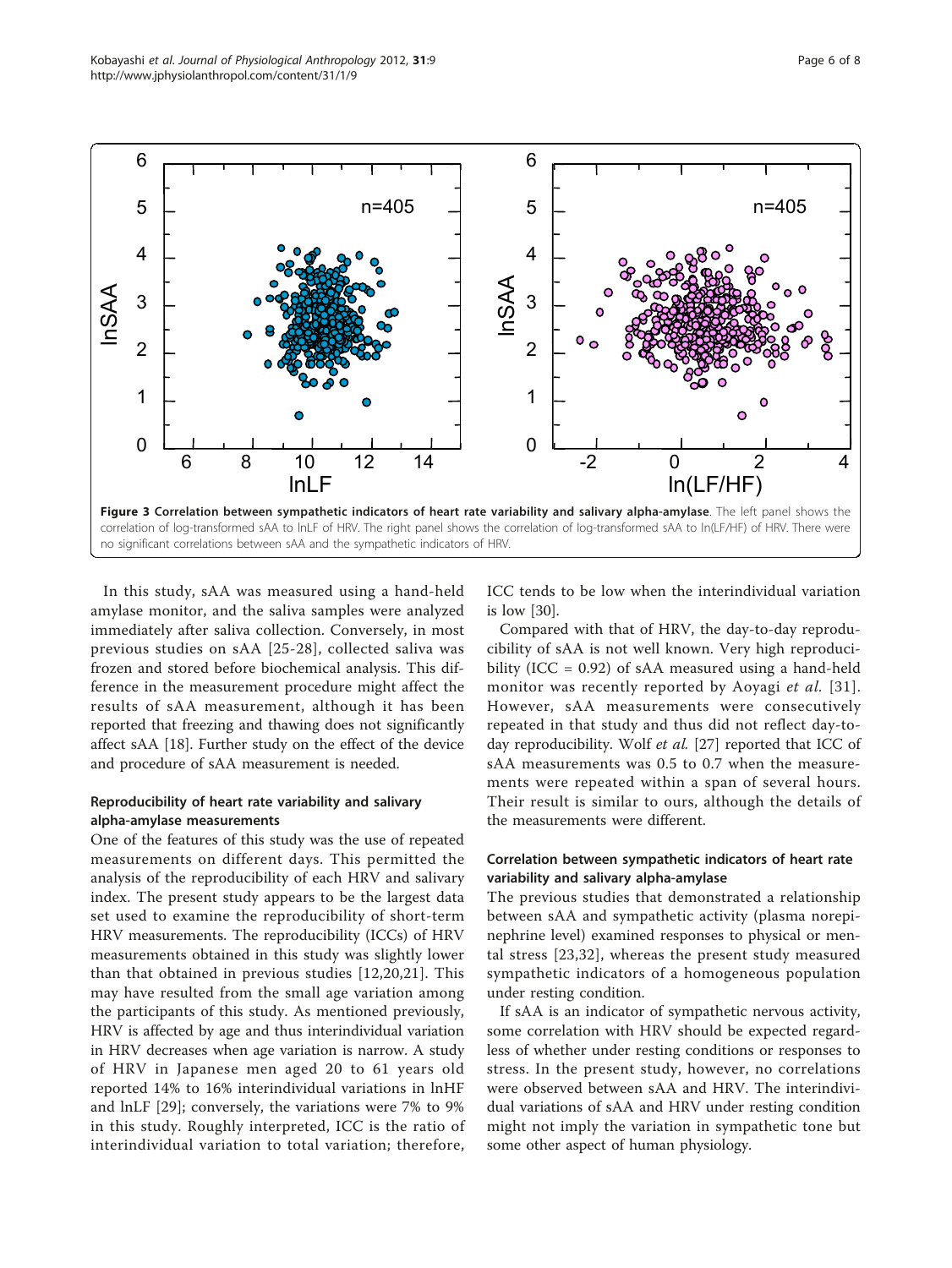<span id="page-6-0"></span>In addition to our results, other previous studies have also demonstrated small or insignificant correlations between sAA and sympathetic markers of HRV, although they examined the variations including responses to the various kinds of stress [11,25,27,[33\]](#page-7-0). We must note that there is room for discussion on the relationship between sAA and other sympathetic indicators.

# Conclusions

Because the sample population examined in this study involved limited age and gender variations, the present results were independent of these factors and were indicative of pure interindividual variation. In other words, the interindividual variations presented in this study are the lower limit, and the variation in actual population will be larger than the values reported in this study.

#### Acknowledgements

This study was partially supported by Grants-in-Aid for Scientific Research (S; 16107007) from the Ministry of Education, Culture, Sports, Science and Technology, Japan.

#### Author details

<sup>1</sup>Department of Nursing, Ishikawa Prefectural Nursing University, Ishikawa, Japan. <sup>2</sup>Department of Environment & Forest Resources, Chungnam National University, Deajeon, Korea. <sup>3</sup>Center for Environment, Health and Field Sciences, Chiba University, Chiba, Japan.

#### Authors' contributions

HK carried out the statistical analysis and interpretation of the results. BP carried out data collection and analysis. YM had overall responsibility for the study design. All authors read and approved the final manuscript.

#### Competing interests

The authors declare that they have no competing interests.

Received: 10 May 2011 Accepted: 20 April 2012 Published: 20 April 2012

#### References

- Task Force of the European Society of Cardiology and the North American Society of Pacing and Electrophysiology: [Heart rate variability - standards](http://www.ncbi.nlm.nih.gov/pubmed/8598068?dopt=Abstract) [of measurement, physiological interpretation, and clinical use.](http://www.ncbi.nlm.nih.gov/pubmed/8598068?dopt=Abstract) Circulation 1996, 93:1043-65.
- 2. Akselrod S, Gordon D, Ubel FA, Shannon DC, Barger AC, Cohen RJ: [Power](http://www.ncbi.nlm.nih.gov/pubmed/6166045?dopt=Abstract) [spectrum analysis of heart rate fluctuation: a quantitative probe of beat](http://www.ncbi.nlm.nih.gov/pubmed/6166045?dopt=Abstract) [to beat cardiovascular control.](http://www.ncbi.nlm.nih.gov/pubmed/6166045?dopt=Abstract) Science 1981, 213:220-222.
- 3. Malliani A, Pagani M, Lombardi F, Cerutti S: Cardiovascular neural regulation explored in the frequency domain. Circulation 1991, 84:1482-92.
- 4. Montano N, Ruscone TG, Porta A, Lombardi F, Pagani M, Malliani A: [Power](http://www.ncbi.nlm.nih.gov/pubmed/7923668?dopt=Abstract) [spectrum analysis of heart rate variability to assess the changes in](http://www.ncbi.nlm.nih.gov/pubmed/7923668?dopt=Abstract) [sympathovagal balance during graded orthostatic tilt.](http://www.ncbi.nlm.nih.gov/pubmed/7923668?dopt=Abstract) Circulation 1994, 90:1826-31.
- 5. Liao D, Barnes RW, Chambless LE, Simpson RJ Jr, Sorlie P, Heiss G: [Age,](http://www.ncbi.nlm.nih.gov/pubmed/7484830?dopt=Abstract) [race, and sex differences in autonomic cardiac function measured by](http://www.ncbi.nlm.nih.gov/pubmed/7484830?dopt=Abstract) [spectral analysis of heart rate variability - the ARIC study. Atherosclerosis](http://www.ncbi.nlm.nih.gov/pubmed/7484830?dopt=Abstract) [Risk in Communities.](http://www.ncbi.nlm.nih.gov/pubmed/7484830?dopt=Abstract) Am J Cardiol 1995, 76:906-912.
- Tsuji H, Venditti FJ Jr, Manders ES, Evans JC, Larson MG, Feldman CL, Levy D: [Determinants of heart rate variability.](http://www.ncbi.nlm.nih.gov/pubmed/8917269?dopt=Abstract) J Am Coll Cardiol 1996, 28(6):1539-1546.
- Kuo TB, Lin T, Yang CC, Li CL, Chen CF, Chou P: [Effect of aging on gender](http://www.ncbi.nlm.nih.gov/pubmed/10600841?dopt=Abstract) [differences in neural control of heart rate.](http://www.ncbi.nlm.nih.gov/pubmed/10600841?dopt=Abstract) Am J Physiol 1999, 277: H2233-H2239.
- 8. Kobayashi H: Postural effect on respiratory sinus arrhythmia with various frequencies. Appl Hum Sci 1996, 15:87-91.
- 9. Kobayashi H: Normalization of respiratory sinus arrhythmia by factoring in tidal volume. Appl Hum Sci 1998, 17:207-213.
- 10. Hartikainen JEK, Tahvanainen KUO, Kuusela TA: Short-term measurement of heart rate variability. In Clinical Guide to Cardiac Autonomic Tests. Edited by: Malik M. Dordrecht (Netherlands): Kluwer; 1998:149-176.
- 11. Nater UM, Rohleder N: [Salivary alpha-amylase as a noninvasive biomarker](http://www.ncbi.nlm.nih.gov/pubmed/19249160?dopt=Abstract) [for the sympathetic nervous system: current state of research.](http://www.ncbi.nlm.nih.gov/pubmed/19249160?dopt=Abstract) Psychoneuroendocrinology 2009, 34:486-496.
- 12. Pitzalis MV, Mastropasqua F, Massari F, Forleo C, Di Maggio M, Passantino A, Colombo R, Di Biase M, Rizzon P: [Short- and long-term reproducibility of](http://www.ncbi.nlm.nih.gov/pubmed/8796108?dopt=Abstract) [time and frequency domain heart rate variability measurements in](http://www.ncbi.nlm.nih.gov/pubmed/8796108?dopt=Abstract) [normal subjects.](http://www.ncbi.nlm.nih.gov/pubmed/8796108?dopt=Abstract) Cardiovasc Res 1996, 32:226-233.
- 13. Fagard RH, Pardaens K, Staessen JA: [Influence of demographic,](http://www.ncbi.nlm.nih.gov/pubmed/10608473?dopt=Abstract) [anthropometric and lifestyle characteristics on heart rate and its](http://www.ncbi.nlm.nih.gov/pubmed/10608473?dopt=Abstract) [variability in the population.](http://www.ncbi.nlm.nih.gov/pubmed/10608473?dopt=Abstract) J Hypertens 1999, 17:1589-1599.
- 14. Yamaguchi M, Kanemori T, Kanemaru M, Takai N, Mizuno Y, Yoshida H: [Performance evaluation of salivary amylase activity monitor.](http://www.ncbi.nlm.nih.gov/pubmed/15494230?dopt=Abstract) Biosens Bioelectron 2004, 20:491-497.
- 15. Shrout PE, Fleiss JL: Intraclass correlations: uses in assessing rater reliability. Psychol Bull 1998, 7:301-317.
- 16. Agelink MW, Malessa T, Baumann B, Majewski T, Akila F, Zeit T, Ziegler D: Standardized tests of heart rate variability: normal ranges obtained from 309 healthy humans, and effects of age, gender and heart rate. Clinic Auton Res 2011, 11:99-108.
- 17. Gordis EB, Granger DA, Susman EJ, Trickett PK: [Asymmetry between](http://www.ncbi.nlm.nih.gov/pubmed/16879926?dopt=Abstract) [salivary cortisol and alpha-amylase reactivity to stress: relation to](http://www.ncbi.nlm.nih.gov/pubmed/16879926?dopt=Abstract) [aggressive behavior in adolescents.](http://www.ncbi.nlm.nih.gov/pubmed/16879926?dopt=Abstract) Psychoneuroendocrinology 2006, 31:976-987.
- 18. Granger DA, Kivlighan KT, el-Sheikh M, Gordis EB, Stroud LR: [Salivary alpha](http://www.ncbi.nlm.nih.gov/pubmed/17332070?dopt=Abstract)[amylase in biobehavioral research: recent developments and](http://www.ncbi.nlm.nih.gov/pubmed/17332070?dopt=Abstract) [applications.](http://www.ncbi.nlm.nih.gov/pubmed/17332070?dopt=Abstract) Ann N Y Acad Sci 2007, 1098:122-144.
- 19. Fortunato CK, Dribin AE, Granger DA, Buss KA: [Salivary alpha-amylase and](http://www.ncbi.nlm.nih.gov/pubmed/18688807?dopt=Abstract) [cortisol in toddlers: differential relations to affective behavior.](http://www.ncbi.nlm.nih.gov/pubmed/18688807?dopt=Abstract) Dev Psychobiol 2008, 50:807-818.
- 20. Carrasco S, González R, Gaitán MJ, Yáñez O: [Reproducibility of heart rate](http://www.ncbi.nlm.nih.gov/pubmed/14602515?dopt=Abstract) [variability from short-term recordings during five maneuvers in normal](http://www.ncbi.nlm.nih.gov/pubmed/14602515?dopt=Abstract) [subjects.](http://www.ncbi.nlm.nih.gov/pubmed/14602515?dopt=Abstract) J Med Eng Technol 2003, 27:241-248.
- 21. Reland S, Ville NS, Wong S, Carrault G, Carré F: [Reliability of heart rate](http://www.ncbi.nlm.nih.gov/pubmed/16285198?dopt=Abstract) [variability in healthy older women at rest and during orthostatic testing.](http://www.ncbi.nlm.nih.gov/pubmed/16285198?dopt=Abstract) Aging Clin Exp Res 2005, 17:316-321.
- 22. Kobayashi H: [Does paced breathing improve the reproducibility of heart](http://www.ncbi.nlm.nih.gov/pubmed/19823004?dopt=Abstract) [rate variability measurements?](http://www.ncbi.nlm.nih.gov/pubmed/19823004?dopt=Abstract) J Physiol Anthropol 2009, 28:225-230.
- 23. Rohleder N, Nater UM, Wolf JM, Ehlert U, Kirschbaum C: [Psychosocial](http://www.ncbi.nlm.nih.gov/pubmed/15677423?dopt=Abstract) [stress-induced activation of salivary alpha-amylase: an indicator of](http://www.ncbi.nlm.nih.gov/pubmed/15677423?dopt=Abstract) [sympathetic activity?](http://www.ncbi.nlm.nih.gov/pubmed/15677423?dopt=Abstract) Ann N Y Acad Sci 2004, 1032:258-263.
- 24. Nater UM, Rohleder N, Schlotz W, Ehlert U, Kirschbaum C: [Determinants of](http://www.ncbi.nlm.nih.gov/pubmed/17418498?dopt=Abstract) [the diurnal course of salivary alpha-amylase.](http://www.ncbi.nlm.nih.gov/pubmed/17418498?dopt=Abstract) Psychoneuroendocrinology 2007, 32:392-401.
- 25. Granger DA, Blair C, Willoughby M, Kivlighan KT, Hibel LC, Fortunato CK, Wiegand LE: [Individual differences in salivary cortisol and alpha-amylase](http://www.ncbi.nlm.nih.gov/pubmed/17943979?dopt=Abstract) [in mothers and their infants: relation to tobacco smoke exposure.](http://www.ncbi.nlm.nih.gov/pubmed/17943979?dopt=Abstract) Dev Psychobiol 2007, 49:692-701.
- 26. Nater UM, La Marca R, Florin L, Moses A, Langhans W, Koller MM, Ehlert U: [Stress-induced changes in human salivary alpha-amylase activity](http://www.ncbi.nlm.nih.gov/pubmed/16002223?dopt=Abstract)  [associations with adrenergic activity.](http://www.ncbi.nlm.nih.gov/pubmed/16002223?dopt=Abstract) Psychoneuroendocrinology 2006, 31:49-58.
- 27. Wolf JM, Nicholls E, Cheen E: [Chronic stress, salivary cortisol, and alpha](http://www.ncbi.nlm.nih.gov/pubmed/18243483?dopt=Abstract)[amylase in children with asthma and healthy children.](http://www.ncbi.nlm.nih.gov/pubmed/18243483?dopt=Abstract) Biol Psychol 2008, 78:20-28.
- 28. Filaire E, Portier H, Massart A, Ramet L, Teixeira A: [Effect of lecturing to 200](http://www.ncbi.nlm.nih.gov/pubmed/20012447?dopt=Abstract) [students on heart rate variability and alpha-amylase activity.](http://www.ncbi.nlm.nih.gov/pubmed/20012447?dopt=Abstract) Eur J Appl Physiol 2010, 108:1035-1043.
- 29. Kobayashi H: [Inter- and intra-individual variations of heart rate variability](http://www.ncbi.nlm.nih.gov/pubmed/17435361?dopt=Abstract) [in Japanese males.](http://www.ncbi.nlm.nih.gov/pubmed/17435361?dopt=Abstract) J Physiol Anthropol 2007, 26:173-177.
- 30. Weir JP: Quantifying test-retest reliability using the intraclass correlation coefficient and the SEM. J Strength Cond Res 2006, 19:231-240.
- 31. Aoyagi K, Karibe H, Kawakami T, Warita S, Shimazu K, Ogata K: [Inter- and](http://www.ncbi.nlm.nih.gov/pubmed/21500735?dopt=Abstract) [intraobserver reliability of the hand-held monitor for measuring salivary](http://www.ncbi.nlm.nih.gov/pubmed/21500735?dopt=Abstract) [alpha-amylase level.](http://www.ncbi.nlm.nih.gov/pubmed/21500735?dopt=Abstract) Clin Lab 2011, 57:253-257.